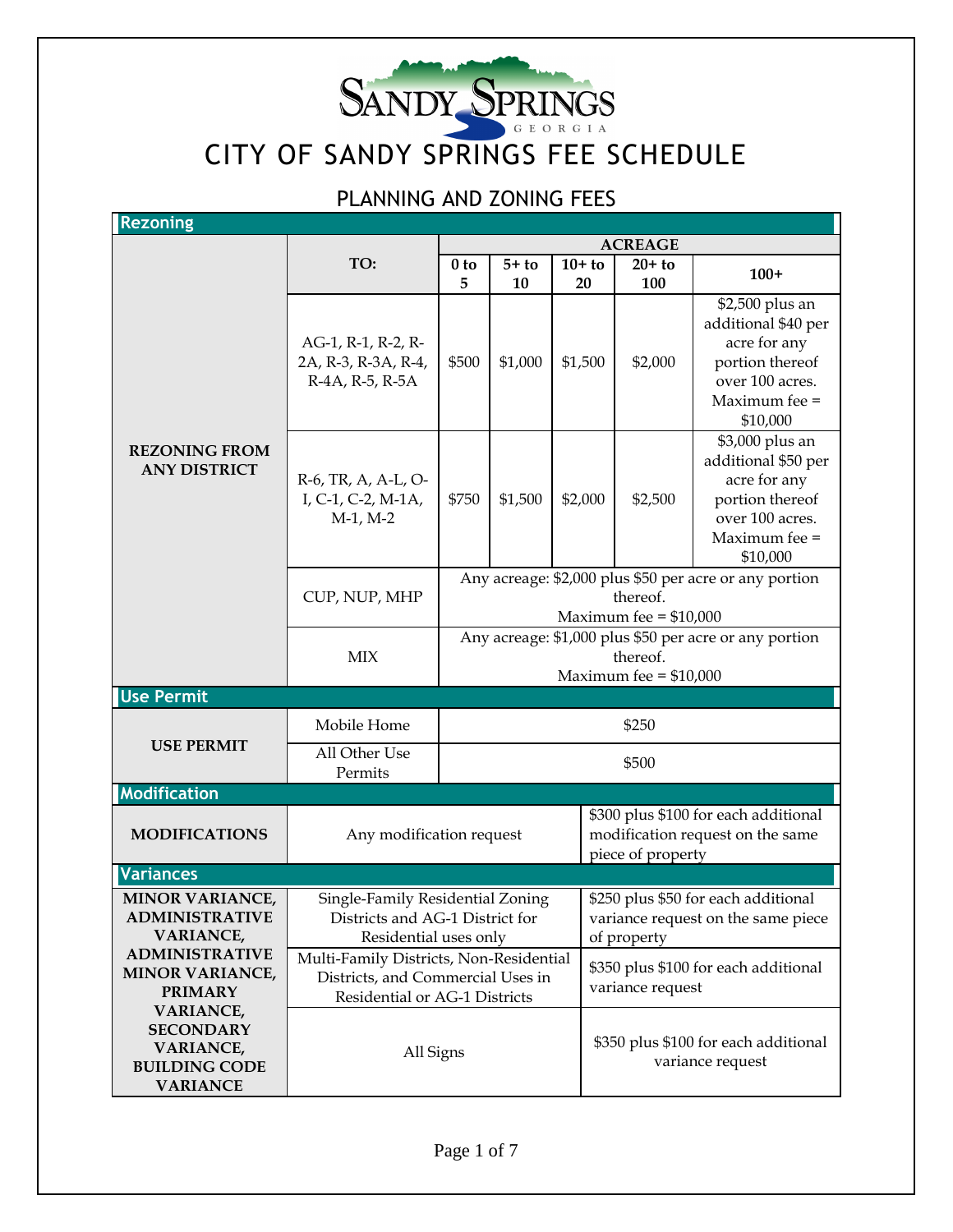| <b>Variances (continued)</b>                                                            |                                                                                                                                   |                                                                                                        |  |
|-----------------------------------------------------------------------------------------|-----------------------------------------------------------------------------------------------------------------------------------|--------------------------------------------------------------------------------------------------------|--|
|                                                                                         | Residential Districts: R-1, R-2, R-2A, R-<br>3, R-3A, R-4, R-4A, R-5, R-5A, NUP,<br>CUP, MHP                                      | \$250 plus \$50 for each additional<br>concurrent variance requested on<br>the same piece of property  |  |
| <b>CONCURRENT</b><br><b>VARIANCES</b>                                                   | AG-1, R-6, TR, A, A-L, O-I, C-1, C-2, M-<br>1A, M-1, M-2, MIX and Nonresidential<br>Uses in Residential Districts listed<br>above | \$350 plus \$100 for each additional<br>concurrent variance requested on<br>the same piece of property |  |
|                                                                                         | All Signs                                                                                                                         | \$350 plus \$100 for each additional<br>request                                                        |  |
| <b>WASTE HAULER</b><br><b>COLLECTION TIME</b><br><b>VARIANCE</b>                        | \$50                                                                                                                              |                                                                                                        |  |
| <b>ADMINISTRATIVE</b><br><b>APPEAL TO</b><br><b>DIRECTOR'S</b><br><b>INTERPRETATION</b> | \$50<br>(includes interpretations by the Public Works Director)                                                                   |                                                                                                        |  |
| <b>Other</b>                                                                            |                                                                                                                                   |                                                                                                        |  |
|                                                                                         | Rezoning or Use Permit                                                                                                            | \$150 for each submittal of a<br>revision                                                              |  |
| <b>REVISIONS</b>                                                                        | Modification                                                                                                                      | \$100 for each submittal of a<br>revision                                                              |  |
|                                                                                         | Variance                                                                                                                          | \$100 for each submittal of a<br>revision                                                              |  |
| <b>PUBLIC NOTICE</b><br><b>SIGNS</b>                                                    | Rezoning, Use Permit, Zoning<br>Modification, Primary Variance, and<br>Secondary Variance                                         | \$25                                                                                                   |  |
|                                                                                         | <b>Type</b>                                                                                                                       | Fee                                                                                                    |  |
|                                                                                         | Festival/Event (horseshow, music<br>festival, etc.)                                                                               | \$50 plus \$10 per day                                                                                 |  |
|                                                                                         | Events, Outdoors Seasonal (Christmas<br>trees, pumpkins, etc.)                                                                    | \$50                                                                                                   |  |
| <b>ADMINISTRATIVE</b>                                                                   | Roadside Vendors                                                                                                                  | \$50 plus \$10 per day                                                                                 |  |
| <b>PERMIT</b>                                                                           | Roadside Produce Stand                                                                                                            | \$50                                                                                                   |  |
|                                                                                         | <b>Temporary Structure</b>                                                                                                        | \$50                                                                                                   |  |
|                                                                                         | Swimming Pool (Public or Private)                                                                                                 | \$50                                                                                                   |  |
|                                                                                         | <b>Guest House</b>                                                                                                                | \$50                                                                                                   |  |
|                                                                                         | Adult Establishment                                                                                                               | \$25                                                                                                   |  |
| <b>ZONING</b>                                                                           | All Other Administrative Permits                                                                                                  | \$25                                                                                                   |  |
| <b>CERTIFICATION</b><br><b>LETTER</b>                                                   | Fee<br>\$30                                                                                                                       |                                                                                                        |  |
| <b>Sign Permits</b>                                                                     |                                                                                                                                   |                                                                                                        |  |
| <b>MINIMUM SIGN</b><br><b>PERMIT FEE</b>                                                | \$50                                                                                                                              |                                                                                                        |  |
| <b>TEMPORARY SIGN</b>                                                                   | Fee                                                                                                                               |                                                                                                        |  |
| <b>PERMIT</b>                                                                           | \$50 per sign permit                                                                                                              |                                                                                                        |  |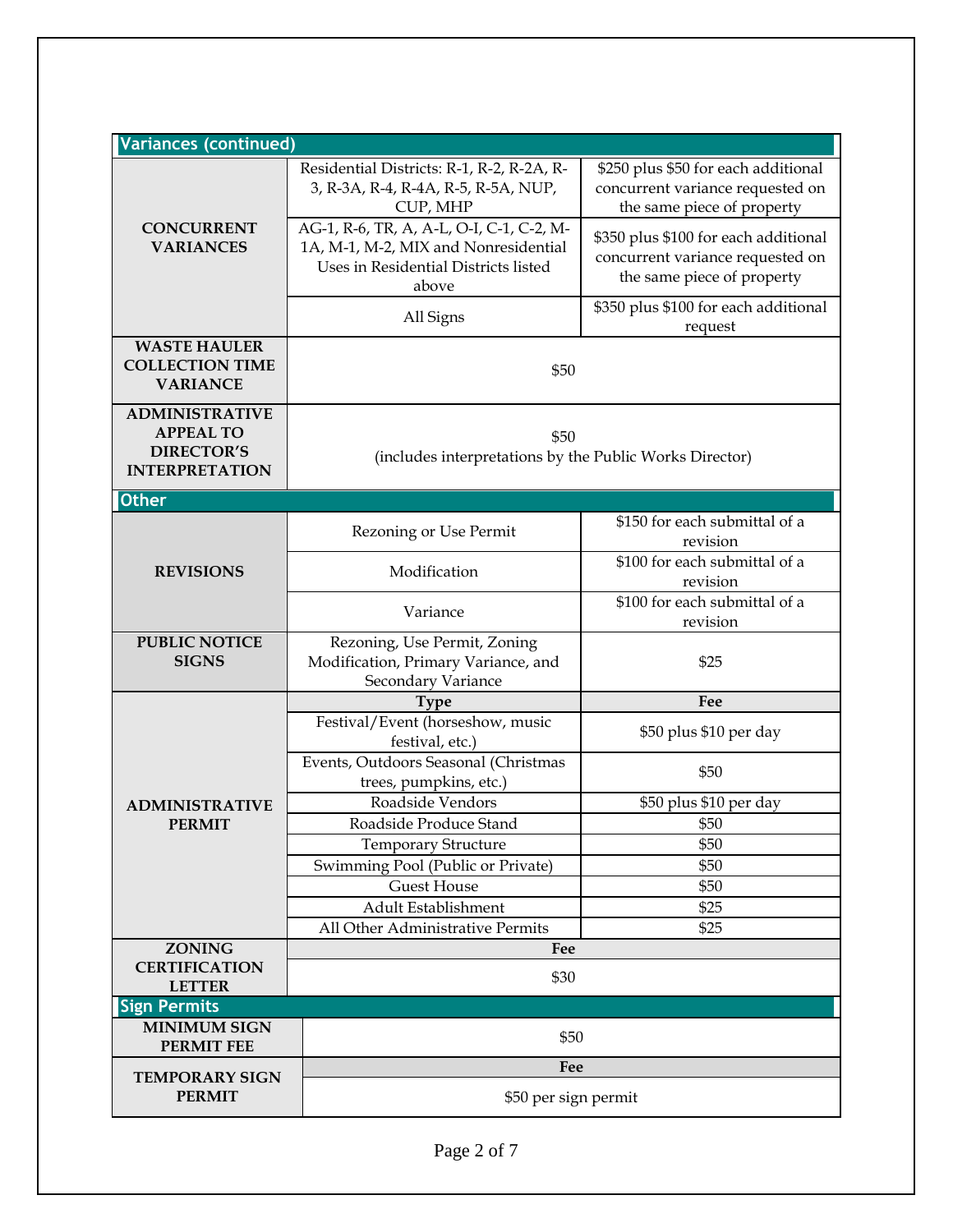| <b>SIGNS BASED ON</b><br><b>VALUATION</b>                       | Signs (valuation per square foot)<br>Wall mounted<br>Free-standing | \$50<br>\$100                                                                                                                          |  |
|-----------------------------------------------------------------|--------------------------------------------------------------------|----------------------------------------------------------------------------------------------------------------------------------------|--|
|                                                                 | <b>Total Valuation</b>                                             | Fee                                                                                                                                    |  |
| <b>SIGN PERMIT FEES</b><br><b>BASED ON</b><br><b>VALUATIONS</b> | \$1 to \$500                                                       | \$23.50                                                                                                                                |  |
|                                                                 | \$501 to \$2,000                                                   | \$23.50 for the first \$500 plus \$3.50<br>for each additional \$100, or<br>fraction thereof, to and including<br>\$2,000              |  |
|                                                                 | \$2,001 to \$25,000                                                | \$69.25 for the first \$2,000 plus<br>\$14.00 for each additional \$1,000,<br>or fraction thereof, to and<br>including \$25,000        |  |
|                                                                 | \$25,001 to \$50,000                                               | \$391.75 for the first \$25,000 plus<br>\$10.10 for each additional \$1,000,<br>or fraction thereof, to and<br>including \$50,000      |  |
|                                                                 | \$50,000 to \$100,000                                              | \$643.75 for the first \$50,000 plus<br>\$7.00 for each additional \$1,000, or<br>fraction thereof, to and including<br>\$100,000      |  |
|                                                                 | \$100,001 to \$500,000                                             | \$993.75 for the first \$100,000 plus<br>\$5.60 for each additional \$1,000, or<br>fraction thereof, to and including<br>\$500,000     |  |
|                                                                 | \$500,001 to \$1,000,000                                           | \$3,233.75 for the first \$500,000 plus<br>\$4.75 for each additional \$1,000, or<br>fraction thereof, to and including<br>\$1,000,000 |  |
|                                                                 | \$1,000,000.01 and up                                              | \$5,608.75 for the first \$1,000,000<br>plus \$3.65 for each additional<br>\$1,000, or fraction thereof                                |  |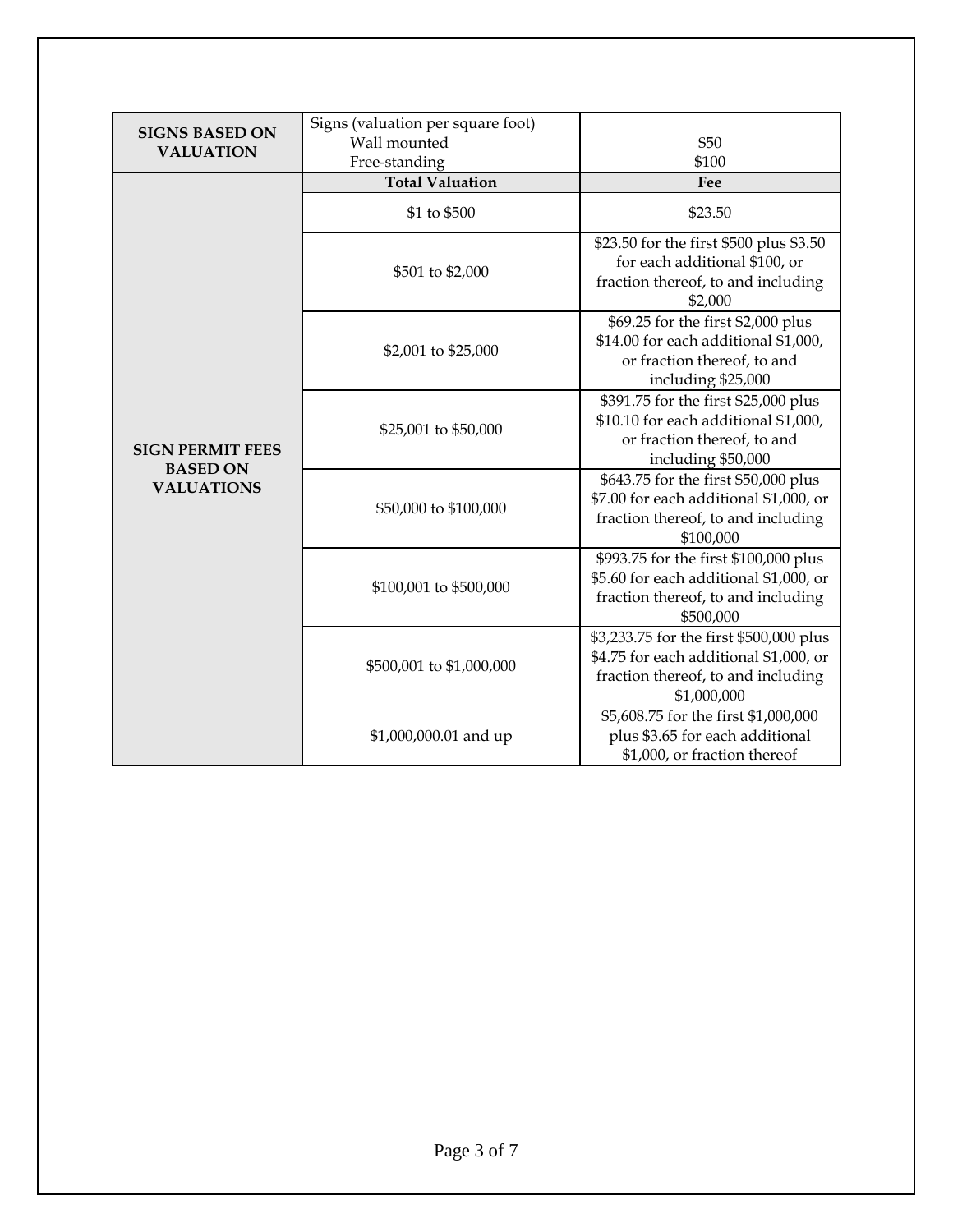| <b>Permit Fees</b>                                  |                                                                                                                                                                                                                                                                                    |                                                                                                                                                                                                                                                                                           |  |  |
|-----------------------------------------------------|------------------------------------------------------------------------------------------------------------------------------------------------------------------------------------------------------------------------------------------------------------------------------------|-------------------------------------------------------------------------------------------------------------------------------------------------------------------------------------------------------------------------------------------------------------------------------------------|--|--|
| <b>ADMINISTRATIVE</b><br><b>FEE</b>                 | \$25 for all new permit applications submitted                                                                                                                                                                                                                                     |                                                                                                                                                                                                                                                                                           |  |  |
|                                                     | Building permits will be calculated based on the current International Code<br>Council's bi-annually published Building Validation Data                                                                                                                                            |                                                                                                                                                                                                                                                                                           |  |  |
|                                                     |                                                                                                                                                                                                                                                                                    |                                                                                                                                                                                                                                                                                           |  |  |
| <b>BUILDING</b><br><b>VALUATION</b>                 | <b>Tenant Improvements</b><br>Additions: Major: 40% of the current ICC BVD table.<br>Minor: 20% of the current ICC BVD table.<br>Additions to dwelling unit fees shall be based on 50% of the<br>current ICC BVD table when said addition area does not<br>exceed 50%              |                                                                                                                                                                                                                                                                                           |  |  |
|                                                     | The following valuation shall be used for electrical, mechanical, plumbing,<br>and building permits in which square footage is not an applicable<br>determinant to calculate building valuation:<br>Total job cost based on valuation up to and including \$5,000 will incur<br>a. |                                                                                                                                                                                                                                                                                           |  |  |
|                                                     | minimum permit fee of \$50<br>Total job cost based on valuation that exceeds \$5,000 will incur \$50 minimum<br>b.<br>permit fee plus \$5.00 for each additional \$1,000 or fraction thereof                                                                                       |                                                                                                                                                                                                                                                                                           |  |  |
| PERMIT FEES                                         | <b>Use</b>                                                                                                                                                                                                                                                                         | Fee                                                                                                                                                                                                                                                                                       |  |  |
| <b>BASED ON</b><br>Residential<br><b>VALUATIONS</b> |                                                                                                                                                                                                                                                                                    | \$5.00 per \$1,000 BVD                                                                                                                                                                                                                                                                    |  |  |
|                                                     | Commercial                                                                                                                                                                                                                                                                         | \$8.00 per \$1,000 BVD                                                                                                                                                                                                                                                                    |  |  |
|                                                     |                                                                                                                                                                                                                                                                                    | Fee                                                                                                                                                                                                                                                                                       |  |  |
|                                                     | Permit or Fee Type                                                                                                                                                                                                                                                                 |                                                                                                                                                                                                                                                                                           |  |  |
|                                                     | Fence or retaining wall site plan review                                                                                                                                                                                                                                           | \$100 per review                                                                                                                                                                                                                                                                          |  |  |
|                                                     | Minor Site Review Fee                                                                                                                                                                                                                                                              | \$100                                                                                                                                                                                                                                                                                     |  |  |
|                                                     | Minor Permit Fee<br>(includes site review)                                                                                                                                                                                                                                         | \$100                                                                                                                                                                                                                                                                                     |  |  |
| <b>OTHER FEES</b>                                   | ARC/MRPA River Corridor Certificate<br>Application                                                                                                                                                                                                                                 | \$250 for a single lot, made payable<br>to the Atlanta Regional<br>Commission (ARC) OR the amount<br>specified in the Rules and<br>Regulations, Section IV.A of the<br>Metropolitan River Protection Act.<br>(ARC payments must be in the<br>form of a cashier's check or money<br>order) |  |  |
|                                                     | Inspections outside of normal business hours                                                                                                                                                                                                                                       | \$75/hour (min 2 hours)                                                                                                                                                                                                                                                                   |  |  |
|                                                     | Reinspection fees                                                                                                                                                                                                                                                                  | \$50/per inspection trip                                                                                                                                                                                                                                                                  |  |  |
|                                                     | Residential or commercial site plan review                                                                                                                                                                                                                                         | \$350                                                                                                                                                                                                                                                                                     |  |  |
|                                                     | Mobile Home and Utility Set-up                                                                                                                                                                                                                                                     | \$90                                                                                                                                                                                                                                                                                      |  |  |

## BUILDING PERMIT FEES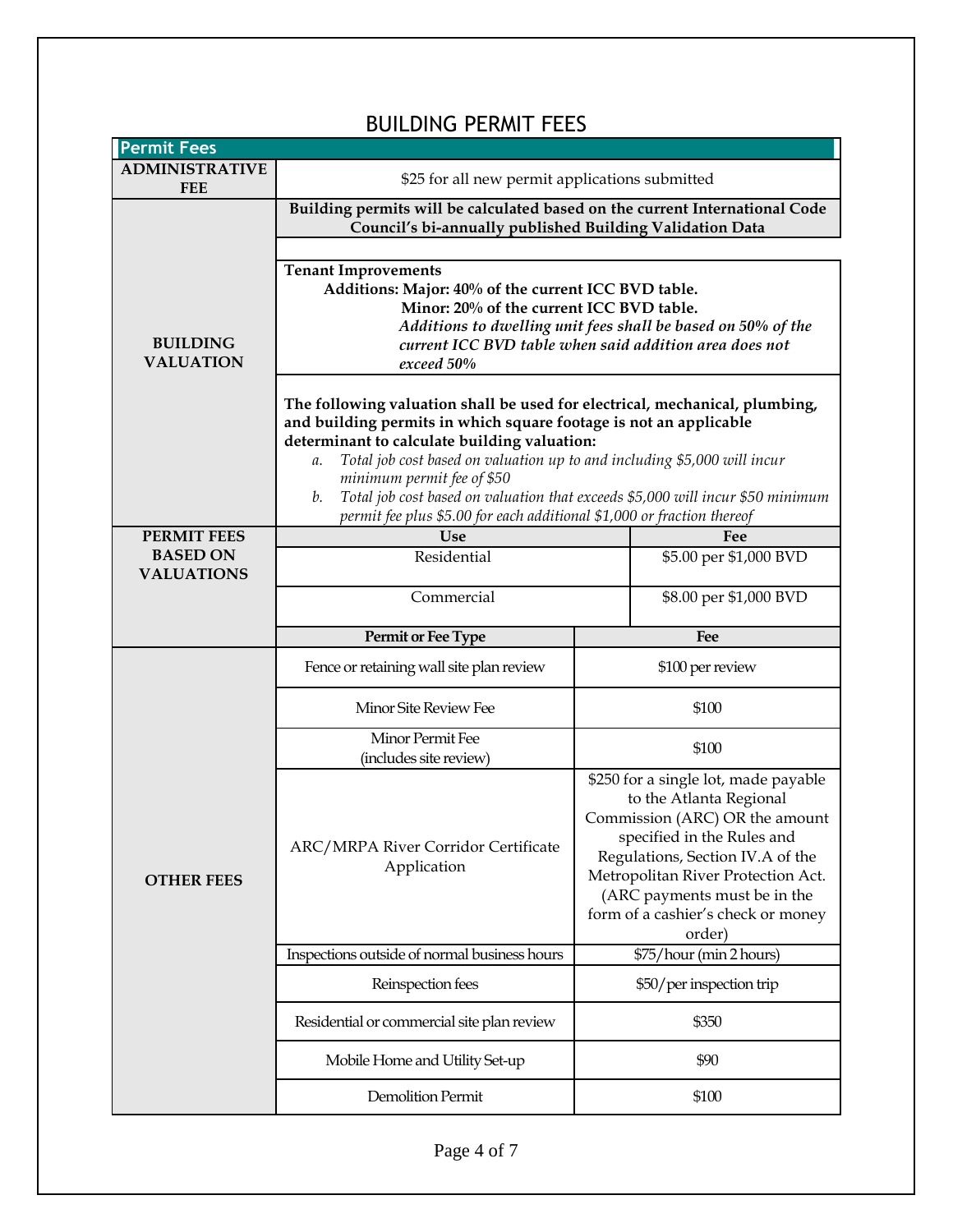| Final Certificate of Occupancy                                                                            | \$50                   |
|-----------------------------------------------------------------------------------------------------------|------------------------|
| Temporary, conditional and partial certificate<br>of occupancy AND for each 30-day extension              | \$200                  |
| Utility Reconnect Inspection Fee                                                                          | \$25                   |
| Architectural Review Fee                                                                                  | 50% of base permit fee |
| Building Permit Re-submittal review<br>(assessed for the second and subsequent re-<br>submittal of plans) | \$200                  |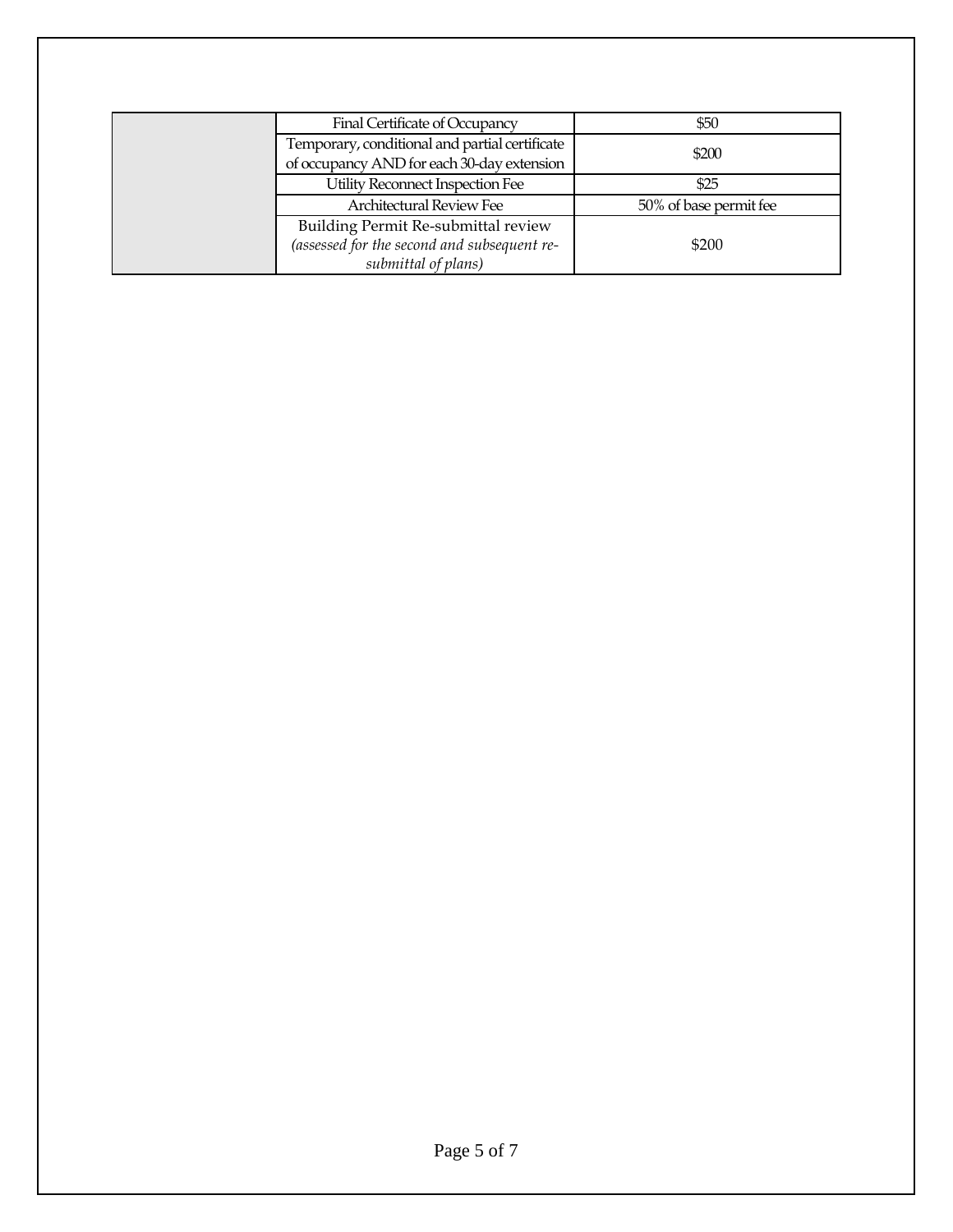| <b>Review Fees</b>                                 |                                                                   |                                                                                                                               |  |
|----------------------------------------------------|-------------------------------------------------------------------|-------------------------------------------------------------------------------------------------------------------------------|--|
|                                                    | Use                                                               | <b>Cost Per Unit</b>                                                                                                          |  |
| <b>CONCEPT PLANS</b>                               | Residential                                                       | \$350 plus \$5 per lot                                                                                                        |  |
|                                                    | Commercial                                                        | \$350 plus \$5 per acre                                                                                                       |  |
| <b>EXCAVATING</b>                                  | Residential                                                       | \$200                                                                                                                         |  |
| <b>AND GRADING</b><br><b>PERMIT</b>                | Commercial                                                        | \$200                                                                                                                         |  |
|                                                    | Use                                                               | <b>Cost Per Unit</b>                                                                                                          |  |
| <b>LAND</b><br><b>DISTURBANCE</b><br><b>REVIEW</b> | Residential                                                       | \$350 plus \$20 per lot<br>Additional review fee of \$200 assessed for<br>the second and subsequent re-submittal of<br>plans  |  |
|                                                    | Commercial                                                        | \$350 plus \$20 per acre<br>Additional review fee of \$200 assessed for<br>the second and subsequent re-submittal of<br>plans |  |
| <b>FINAL PLAT</b>                                  | \$350 plus \$5 per lot                                            |                                                                                                                               |  |
| <b>MINOR</b><br><b>SUBDIVISION</b>                 | \$350 plus \$5 per lot                                            |                                                                                                                               |  |
| <b>Permit Fees</b>                                 |                                                                   |                                                                                                                               |  |
| <b>CLEARING AND</b><br><b>GRUBBING</b>             | \$350 administrative fee in addition to the applicable fees below |                                                                                                                               |  |
|                                                    | Administrative Fee of \$25                                        |                                                                                                                               |  |
|                                                    | <b>Erosion Control Inspection Fee</b>                             | <b>Cost Per Unit</b>                                                                                                          |  |
| <b>LAND</b><br><b>DEVELOPMENT</b><br><b>PERMIT</b> | Residential                                                       | \$200 per lot                                                                                                                 |  |
|                                                    | Other                                                             | \$700 per acre                                                                                                                |  |
|                                                    | <b>Land Disturbance Permit</b>                                    | Fee                                                                                                                           |  |
|                                                    | <b>LDP</b>                                                        | \$200 Per Total Acre                                                                                                          |  |

## DEVELOPMENT PERMIT FEES